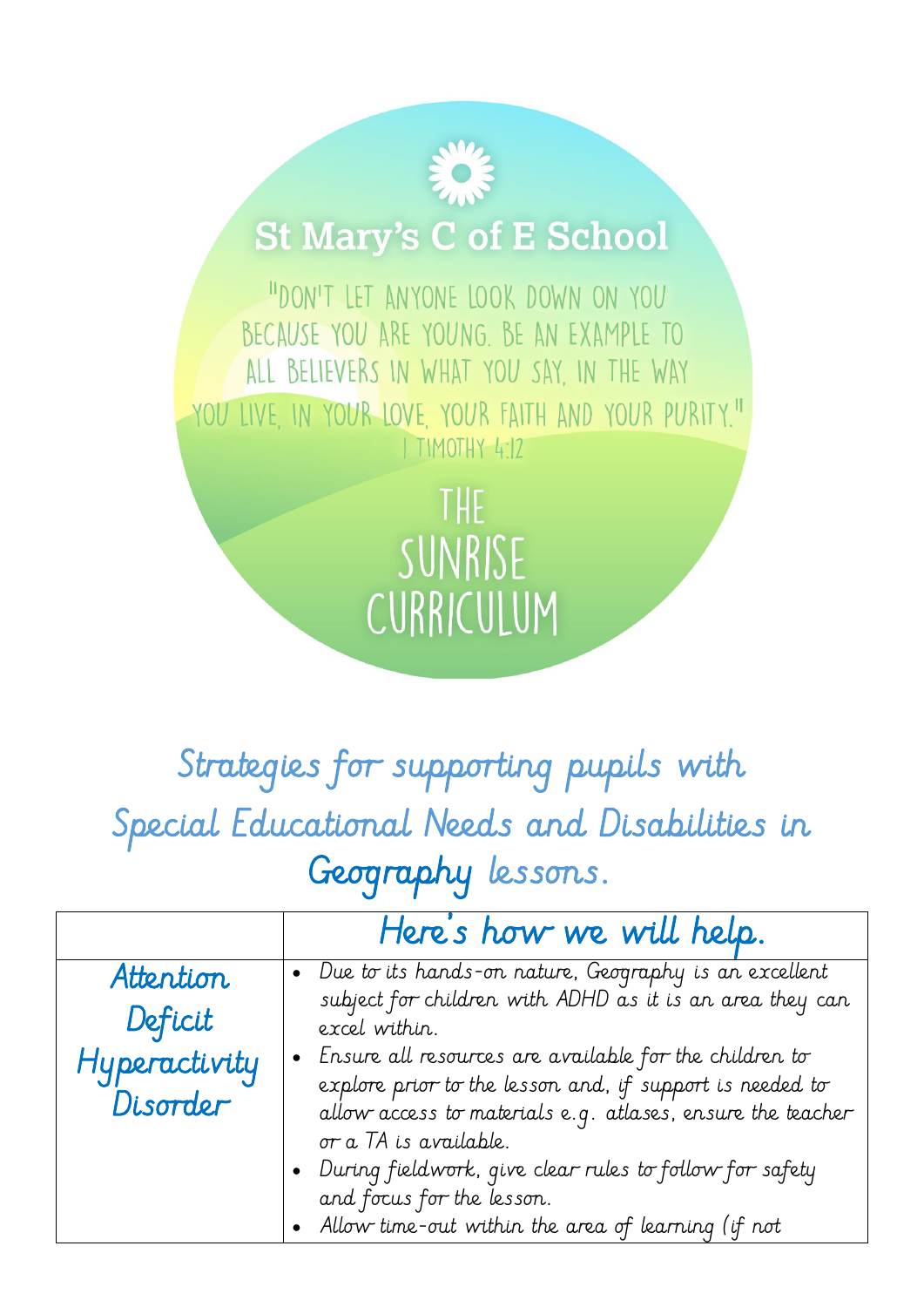|             | learning in classroom e.g. fieldwork) where the child can<br>calm down if needed and agree this space with the child<br>as required<br>There are lots of opportunities within Geography for<br>group work and depending on the child, ensure they<br>have a 'role' within the group and plan additional<br>resources in case a pupil needs to work independently<br>(regardless of needs prior to the lesson, the provision of<br>individual work within a planned group session should<br>also be considered in case any child within the class is<br>struggling). |
|-------------|---------------------------------------------------------------------------------------------------------------------------------------------------------------------------------------------------------------------------------------------------------------------------------------------------------------------------------------------------------------------------------------------------------------------------------------------------------------------------------------------------------------------------------------------------------------------|
| Anxiety     | Hexible seating arrangements<br>Awareness of positioning in the classroom<br>Pre-teaching key vocabulary<br>Reassurance, especially of difficult concepts e.g., lines of<br>latitude. longitude etc. and explaining several times in<br>different ways e.g., atlas, map, globe.                                                                                                                                                                                                                                                                                     |
| Autism      | Geography lessons and fieldwork can be overwhelming<br>$\bullet$                                                                                                                                                                                                                                                                                                                                                                                                                                                                                                    |
| Spectrum    | for some children due to the changing nature of lessons.                                                                                                                                                                                                                                                                                                                                                                                                                                                                                                            |
| Disorder    | Allow children time and space if overwhelmed.<br>Be able to show understanding in a range of ways                                                                                                                                                                                                                                                                                                                                                                                                                                                                   |
|             | including visual as well as written information. For                                                                                                                                                                                                                                                                                                                                                                                                                                                                                                                |
|             | extended writing, teacher or IA support may be required                                                                                                                                                                                                                                                                                                                                                                                                                                                                                                             |
| Dyscalculia | The use of an individual whiteboards will be used to<br>ensure the child is not expected to copy from the shared<br>whiteboard<br>Adults will ensure that questioning is adapted to support<br>$\bullet$<br>the child's understanding                                                                                                                                                                                                                                                                                                                               |
|             | Adults will ensure that font size is 12 or above and any<br>$\bullet$                                                                                                                                                                                                                                                                                                                                                                                                                                                                                               |
| Dyslexia    | printed resources will be on pastel coloured paper,<br>avoiding black font on white paper. Where required,<br>adults will consider enlarging maps to ensure<br>accessibility.<br>• Numbered points or bullet points will be used rather than $\;$<br>large paragraphs of writing/information<br>Children will be able to use a ruler or their finger to<br>$\bullet$                                                                                                                                                                                                |
|             | follow writing/text when reading                                                                                                                                                                                                                                                                                                                                                                                                                                                                                                                                    |
|             | Text boxes or borders will be used to highlight important                                                                                                                                                                                                                                                                                                                                                                                                                                                                                                           |
|             | information<br>The use of pictures, diagrams, clear sub-titles and                                                                                                                                                                                                                                                                                                                                                                                                                                                                                                  |
|             | `colour-coded text' will be used to break up large sections                                                                                                                                                                                                                                                                                                                                                                                                                                                                                                         |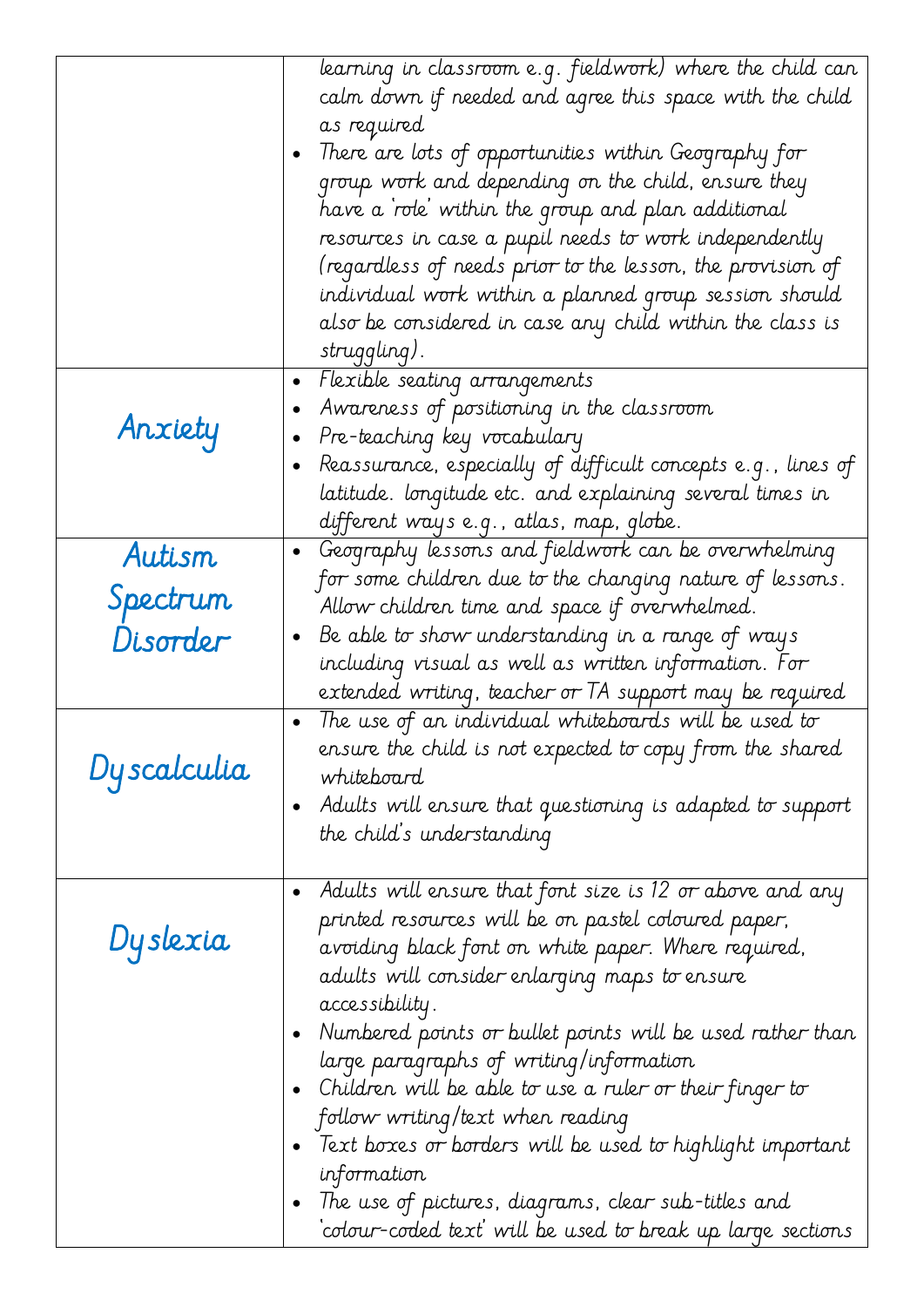|                                         | of information<br>Text to speech technology will be used if necessary                                                                                                                                                                                                                                                                                                                                                                                                                                                                                                                                                                                                                                                                                                                                                                                                    |
|-----------------------------------------|--------------------------------------------------------------------------------------------------------------------------------------------------------------------------------------------------------------------------------------------------------------------------------------------------------------------------------------------------------------------------------------------------------------------------------------------------------------------------------------------------------------------------------------------------------------------------------------------------------------------------------------------------------------------------------------------------------------------------------------------------------------------------------------------------------------------------------------------------------------------------|
| Dyspraxia                               | Adults will consider risk assessments for field work<br>$\bullet$<br>Where appropriate, adults will provide sensory breaks<br>Children will be provided with a large working space<br>$\bullet$<br>with an accessible route into and out of the classroom<br>Instructions will be written clearly for the child, using<br>different colours for each line                                                                                                                                                                                                                                                                                                                                                                                                                                                                                                                |
| Hearing<br>Impairment                   | Adults will ensure that where videos are used, subtitles<br>will also be displayed<br>Adults will discretely check that the child is wearing their<br>hearing aid<br>A discussion will take place between the adult and child<br>so that the child is able to choose where they sit/where<br>is best for them to access the learning within the<br>classroom ervironment<br>Background roise will be minimised and the classroom<br>will be a quiet, calm environment<br>Questions asked by other children will be repeated clearly<br>$\bullet$<br>so that the child is aware of any key information being<br>shared<br>Adults will face the child when talking, children will sit<br>closely to the front having clear vision of all aspects of<br>the lesson<br>Children will be provided with key vocabulary specific to<br>geography with technical terms explained |
| Toileting Issues                        | Children will be able to leave the classroom whenever<br>reeded<br>Adults will understand that children may be late to a<br>lesson                                                                                                                                                                                                                                                                                                                                                                                                                                                                                                                                                                                                                                                                                                                                       |
| Cognition and<br>Learning<br>Challenges | Understanding of place will be developed from the child's<br>٠<br>individual understanding of place to avoid abstract<br>concepts<br>Learning will be carefully adapted to suit the child's<br>$\bullet$<br>individual learning needs. Visual diagrams and pictures<br>will be used to support new information<br>Instructions will be given clearly with both physical and<br>verbal cues with visuals to support so that the child<br>fully understands the expectations of the lesson                                                                                                                                                                                                                                                                                                                                                                                 |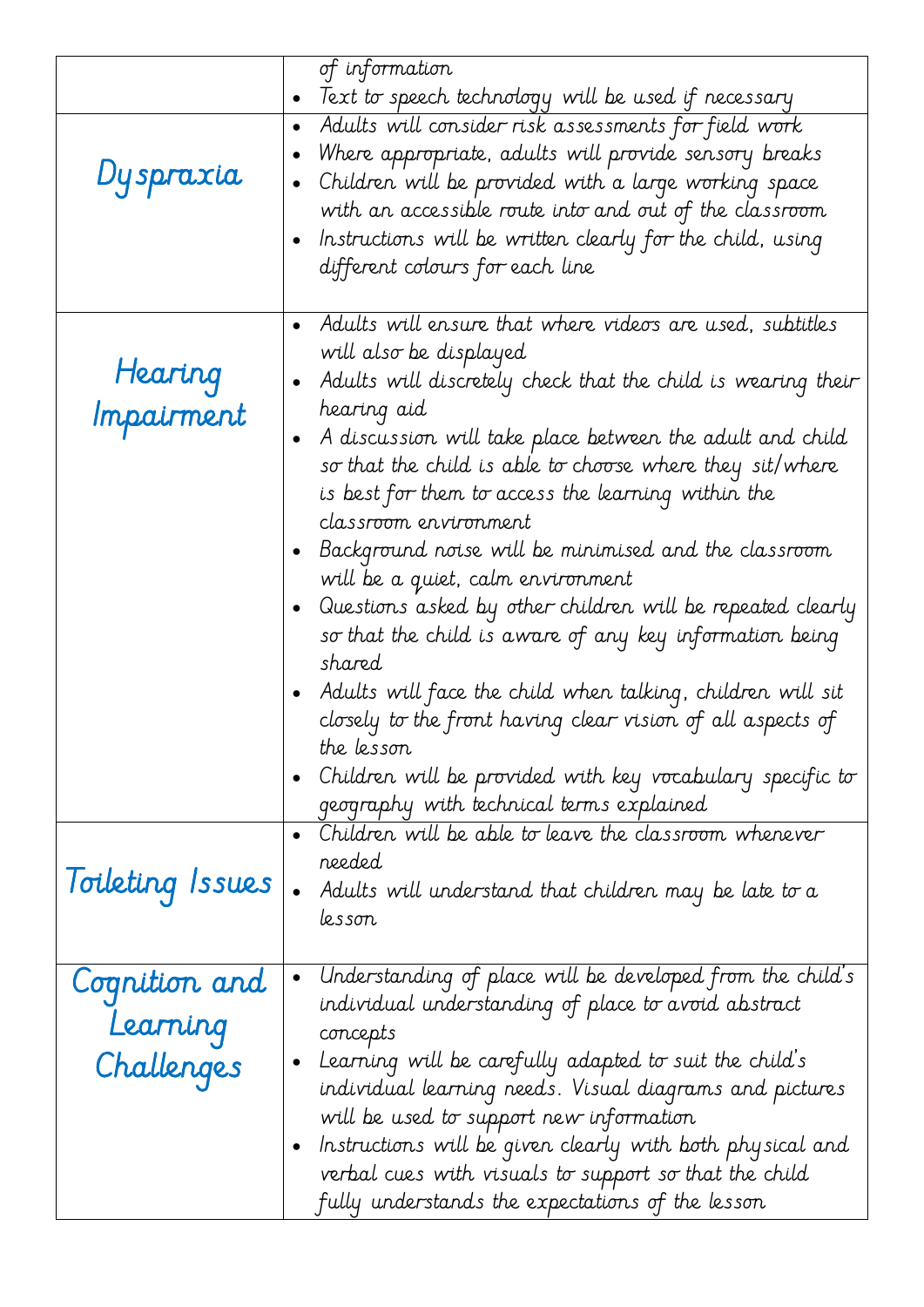| Speech,<br>Language +<br>Communication<br>Needs | Children will be given time to process questions and<br>$\bullet$<br>formulate answers<br>Word banks will be provided with key vocabulary linked<br>to the focus of the lesson<br>Information will be repeated in a variety of ways, using<br>$\bullet$<br>a range of vocabulary<br>Writing frames may be used to support writing during<br>$\bullet$<br>independent activities<br>Complex vocabulary will be rooted in practical examples<br>$\bullet$<br>or supported with visual representations<br>Children will be given time to process information and to<br>$\bullet$<br>give responses to answers<br>Speech will be clear and slowly paced so that children<br>$\bullet$<br>can understand what is being said, what information is<br>being shared and any instructions that are being given<br>Long sentences will be broken up into smaller, short<br>$\bullet$<br>sentences that can clearly be interpreted<br>Symbols, signs and visual timetables will be used to<br>$\bullet$<br>support communication<br>Lots of opportunities will be given to communicate in<br>$\bullet$<br>either a pair or small group context to develop confidence<br>Positive responses will be given to any attempts at<br>communicating<br>Adults will regularly check the child's understanding<br>throughout the lesson |
|-------------------------------------------------|---------------------------------------------------------------------------------------------------------------------------------------------------------------------------------------------------------------------------------------------------------------------------------------------------------------------------------------------------------------------------------------------------------------------------------------------------------------------------------------------------------------------------------------------------------------------------------------------------------------------------------------------------------------------------------------------------------------------------------------------------------------------------------------------------------------------------------------------------------------------------------------------------------------------------------------------------------------------------------------------------------------------------------------------------------------------------------------------------------------------------------------------------------------------------------------------------------------------------------------------------------------------------------------------------------------------|
| Tourette<br>Syndrome                            | Awareness that tics may have a cultural element when<br>$\bullet$<br>learning about the world<br>Adults will have understanding of how to individually<br>$\bullet$<br>support the child with tics to ensure they feel safe and<br>respected<br>Adults will support the child to ensure they feel<br>$\bullet$<br>supported in participating within the lesson however they<br>feel comfortable<br>$\bullet$ $\,$ Adults will plan sessions carefully, being mindful of the<br>sensory processing that this lesson exposes the child to<br>Trauma Informed adults in all classrooms<br>$\bullet$                                                                                                                                                                                                                                                                                                                                                                                                                                                                                                                                                                                                                                                                                                                    |
| Experienced<br>Trauma                           | Positive and restorative approach<br>$\bullet$<br>Awareness of positioning in the classroom<br>$\bullet$<br>Being aware that geographical location could be linked to<br>$\bullet$<br>prior trauma                                                                                                                                                                                                                                                                                                                                                                                                                                                                                                                                                                                                                                                                                                                                                                                                                                                                                                                                                                                                                                                                                                                  |